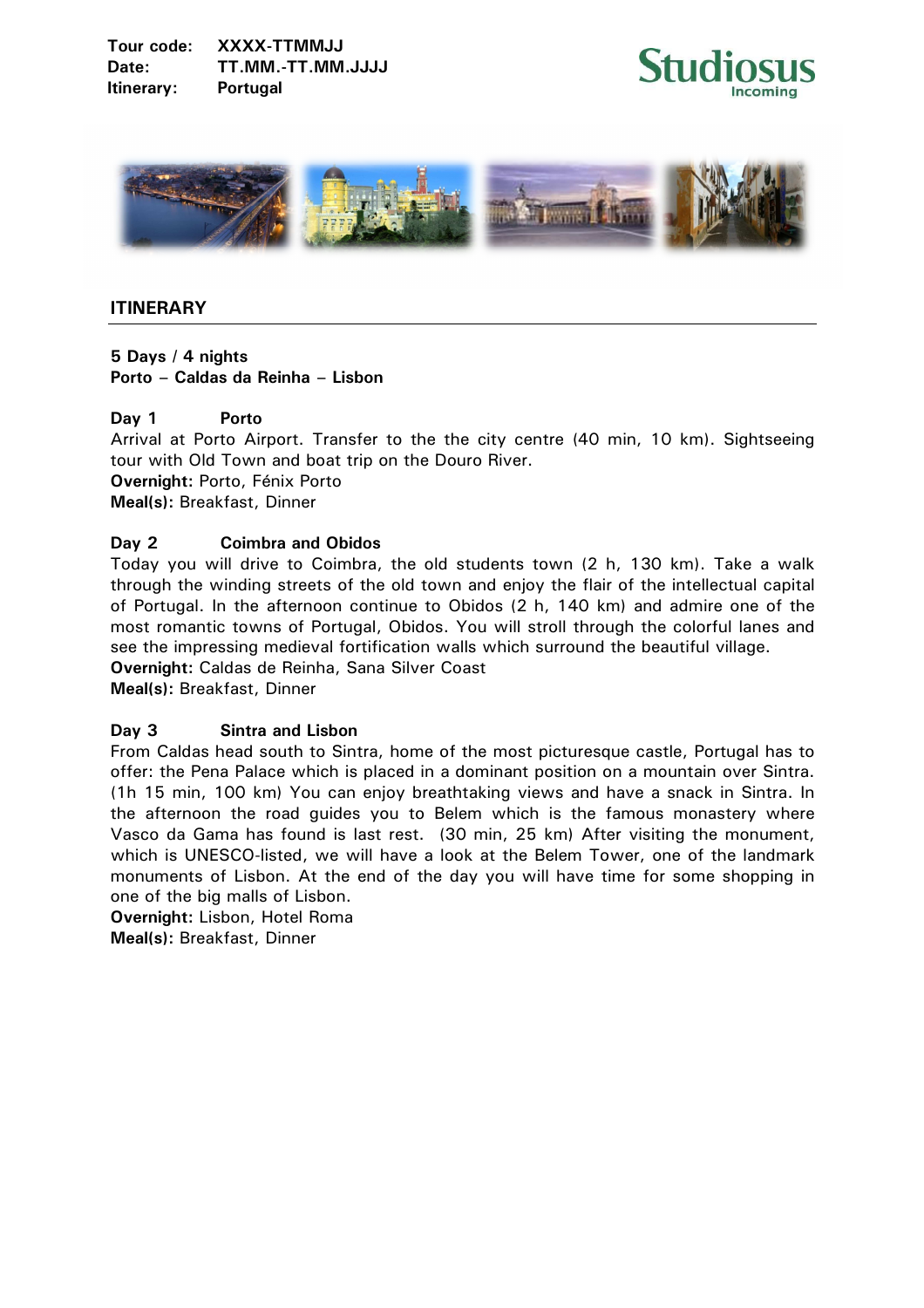

### **Day 4 Lisbon**

Your day in Lisbon! You will start the day with a city tour by bus which leads you to the most important sights of Lisbon, including the Rossio Place in the city center, Praça do Comercio and the modern quarter Parque das Nações. Afterwards you will have a walk through the ancient quarter of the Alfama nestling at the castle hill. At the end of the day, you will take one of the old-fashioned cable cars which lead to a viewpoint with a stunning view over the city and towards the castle. Time for individual sightseeing and shopping in the afternoon. Before saying goodbye to Lisbon, you will have a recital of the Fado-Singing Portugal is famous for.

**Overnight:** Lisbon, Hotel Roma **Meal(s):** Breakfast, Dinner

### **Day 5 Lisbon departure**

Transfer to Lisbon airport (20 min, 10 km) and departure flight. **Meal(s):** Breakfast